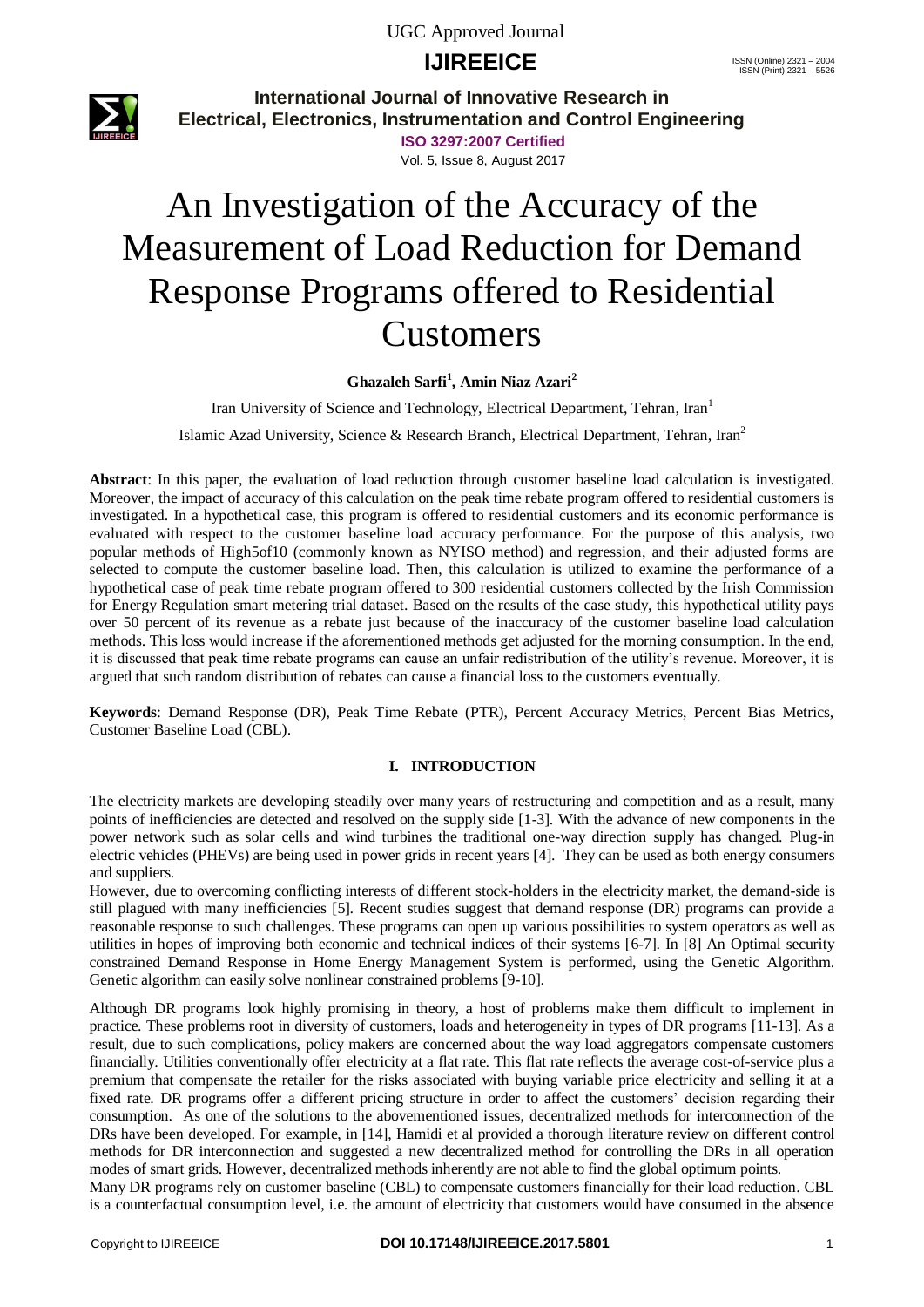# **IJIREEICE** ISSN (Online) 2321 – 2004



### **International Journal of Innovative Research in Electrical, Electronics, Instrumentation and Control Engineering**

**ISO 3297:2007 Certified**

Vol. 5, Issue 8, August 2017

of DR event. CBL is also a basis to measure DR programs' performance. A well-designed baseline could benefit all stakeholders by aligning their incentives, actions and interests. However, authors in [15] show that, in practice, because of the complicated nature of forecasting and limited availability of the information about customers' future plans and other relevant parameters, designing such CBL is not an easy task [16].

An extensive review of CBL calculation methods has been presented by authors in [17]. Their paper examines empirically numerous methods used by utilities and ISOs within the US. For carrying out such task, they employ real data from several hundred commercial and industrial customers in California State, and in order to evaluate the performance of the methods, they utilize accuracy and bias metrics. These metrics are employed by this paper as well, and they are elaborated in the future sections.

Moreover, an industrial working group from California State tries to examine methods for CBL estimation in [18]. This study is part of the broader evaluation of California's 2004 DR programs, which targeted the industrial and commercial customers. The methods examined in this study are 3-day, 10-day and prior-day CBL calculation methods. According to the results, 10-Day CBL calculation method with same day adjustment is the most accurate approach.

In another attempt to evaluate CBL calculation methods, the authors in [18-19] evaluate the methods' performance on non-residential buildings in California. This work which is conducted in Lawrence Berkeley National Lab (LBNB) on sample data from 32 sites in California, and it employs a statistical analysis to evaluate the performance of different CBL calculation models for non-residential buildings participating in DR program with emphasis on the importance of weather effects. According to the results, applying the morning adjustment could significantly reduce the bias and improve the accuracy of all CBL models.

The effect of CBL accuracy on residential customers' decisions in DR programs are assessed by the authors in [20]. In their study, different CBL methods are compared and ranked based on their accuracy and biases. Moreover, the study explains how CBL will affect customers' decision and participation in a DR event and how it affects both customers and utility profit.

In this paper, two CBL calculation methods and their adjusted forms are evaluated on real data collected from residential customers. The details of the data will be described in the following sections. The accuracy and bias metrics are utilized to evaluate the performance of the CBL calculations, and they, also, would be elaborated in future. Moreover, an economic case is introduced to evaluate the economic performance of Peak Time Rebate (PTR) program. PTR program is selected as a prominent example of a DR program that relies heavily on CBL calculation methods for its efficient performance. PTR is one of the popular DR programs in electricity industry. This program is frequently employed by utilities for their industrial customers. The performance of this program strongly hinges on the performance of CBL. Although it is employed successfully for industrial customers, its performance for residential customers is untested. PTR program is extremely appealing from the policy point of view as it requires a minimal revision to status quo and could provide a huge positive impact if it works correctly. However, it is vulnerable to many implementation deficiencies. The author in [21] reviews some of these practical issues including opportunities for gaming and problems with CBL methods. Moreover, the authors in [22] studied behavioral aspects of customers' engagement in the PTR program. It is shown that the reward mechanism which PTR employs to incent the customers for load reduction is another source of inefficiency in this DR program.

In this work, the CBL for residential customers are studied whereas previous works in this area [17-20] and [24] focus on industrial and commercial customers. Industrial customers as opposed to residential customers have a high degree of predictability due to their pre-scheduled loads. In past, because utilities were interested in the aggregated loads of residential customers, a few studies have been done to analyze these customers in the individual level. However, since DR programs need to deal with the customers in the individual level, recently, researcher have shown interest to this topic. The authors in [25-26] have explored the CBL performances exclusively for the residential customers. Findings for industrial customers could not be generalized to residential customers, and CBL calculation methods must be revisited. What distinguishes this paper from the previous studies is that in this paper, the authors go beyond analyzing accuracy and bias metrics of CBLs for residential customers and try to explain, first, what are the underlying mechanism of the error in CBL calculation methods, and second, how these metrics translate into financial losses for utility and customers. In order to carry out this analysis, an economic performance of a hypothetical case of PTR program offered to residential customers is assessed. This case employs a real data from 300 customers collected by Irish Commission for Energy

Regulation (CER) smart metering trial dataset.

The rest of the paper is organized as follows. An overview of CBL calculation methods is provided in section II. Afterwards, in section III, first, the dataset is introduced, then, for the purpose of the error analysis, two metrics of accuracy and bias are introduced. Afterwards, the signal processing analysis by using DFT is performed on the dataset. The error metrics are then applied to baseline loads calculated for a dataset and the results are presented. In section IV, a case study for an economic analysis of PTR is introduced. The results of the case study as well as discussions are presented in section V. The paper then concludes in section VI.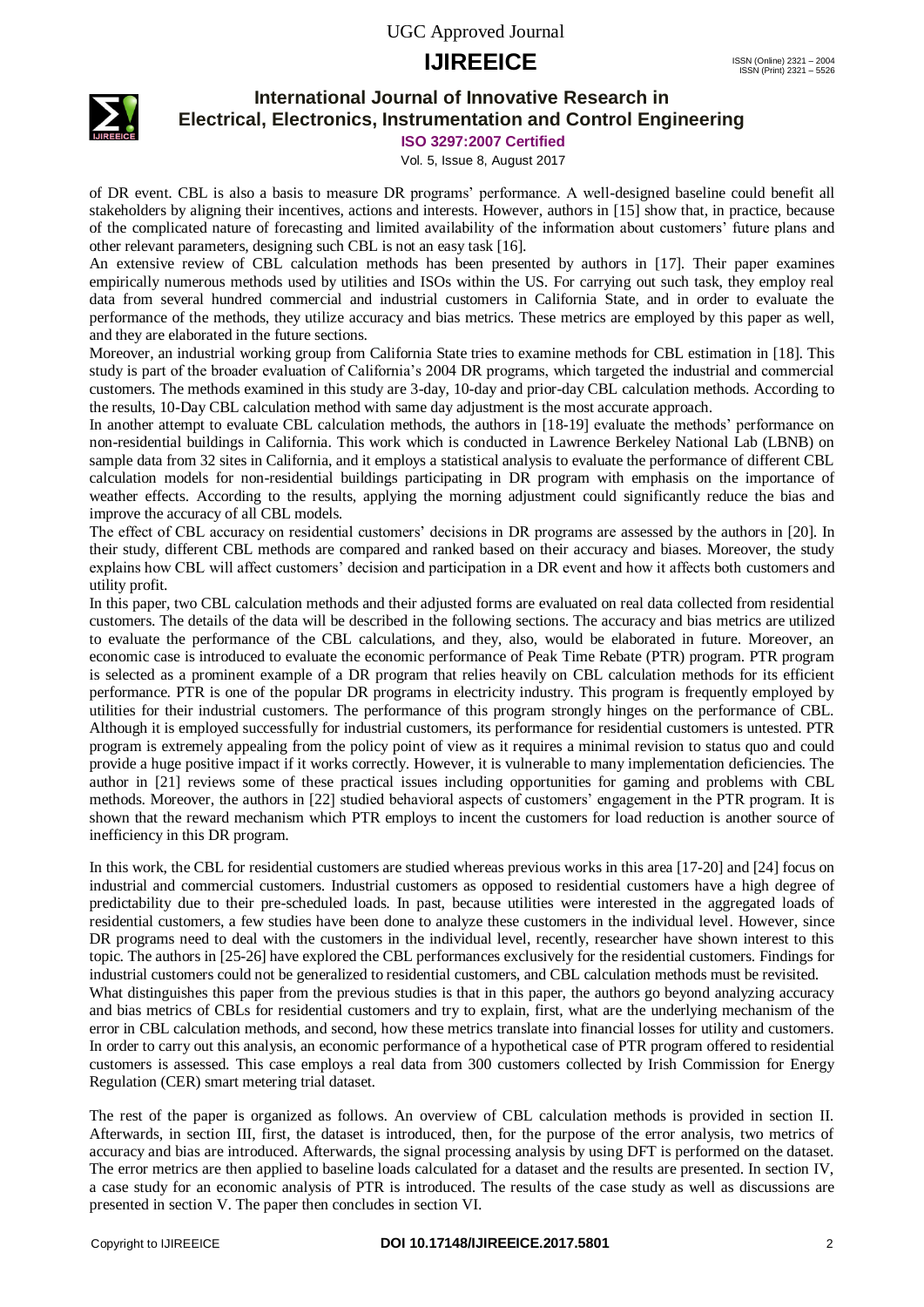# **IJIREEICE** ISSN (Online) 2321 – 2004



### **International Journal of Innovative Research in Electrical, Electronics, Instrumentation and Control Engineering**

**ISO 3297:2007 Certified**

Vol. 5, Issue 8, August 2017

### **II. CBL CALCULATION**

In this paper, two well-established methods of HighXofY and regression are selected for CBL calculation. Based on many works in the literature, these two methods are two of the best methods for calculating CBL for large industrial and residential customers. The algorithm and mathematical presentation of these methods are provided in [26].

In HighXofY methods, the subset of X days out of Y admissible days would be selected to calculate the CBL for the event day by using the average of these X days. However, the conditions on the event day are often different from the selected prior days. For this reason, X of Y baseline methods could be adjusted by the event day data. The same procedure can be followed for regression methods as well. The adjustment is defined by time frame of adjustment and it can be either multiplicative or additive. For the purpose of illustration, the concept of adjustment is shown through an example adjustment in Fig. 1.

In what follows, each of the aforementioned choice of adjustments will be elaborated.

$$
b_i^+(d,t) = a^+(d,t) + b_i(d,t)
$$
\n(1)

$$
b_i^{\times}(d, t) = a^{\times}(d, t) + b_i(d, t)
$$
\n(2)

Where:

a <sup>+</sup>(d,t): Additive adjustment

a <sup>×</sup>(d,t) Multiplicative adjustment

 $a^+(d,t)$  and  $a^*(d,t)$  can be calculated as follows:

$$
a^{+}(d,t) = \frac{\sum_{i=t_1}^{t_2} (l(d,t-i) - b(d,t-i))}{t_2 - t_1}
$$
\n(3)

$$
a^{\times}(d,t) = \frac{\sum_{i=t_1}^{t_2} l(d,t-i)}{\sum_{i=t_1}^{t_2} b(d,t-i)}
$$
(4)

Where:

 $t_1$  The starting hour of the period used for adjustment

 $t_2$  The last hour of the period used for adjustment  $C$  A set of customers

 $A$  set of customers

T Timeslot division within a day  $l(d, t - i)$  Actual load of customer

 $b(d, t - i)$  Predicted baseline of customer

As previously discussed, the difference between actual load and the estimated baseline in the adjustment time frame can be employed for adjustment purposes in two ways. Multiplicative adjustment uses the percentage change and applies it to the estimated baseline. On the other hand, the additive adjustment uses the absolute change. These adjustments are shown mathematically in (3) and (4). Time frame of adjustment is normally 2-4 hours before the start of the event. It is reported that the choice of multiplicative or additive adjustment does not change the outcome significantly [17], so in this work, the additive adjustment is used for adjusting CBL methods.



Fig. 1 Example baseline adjustment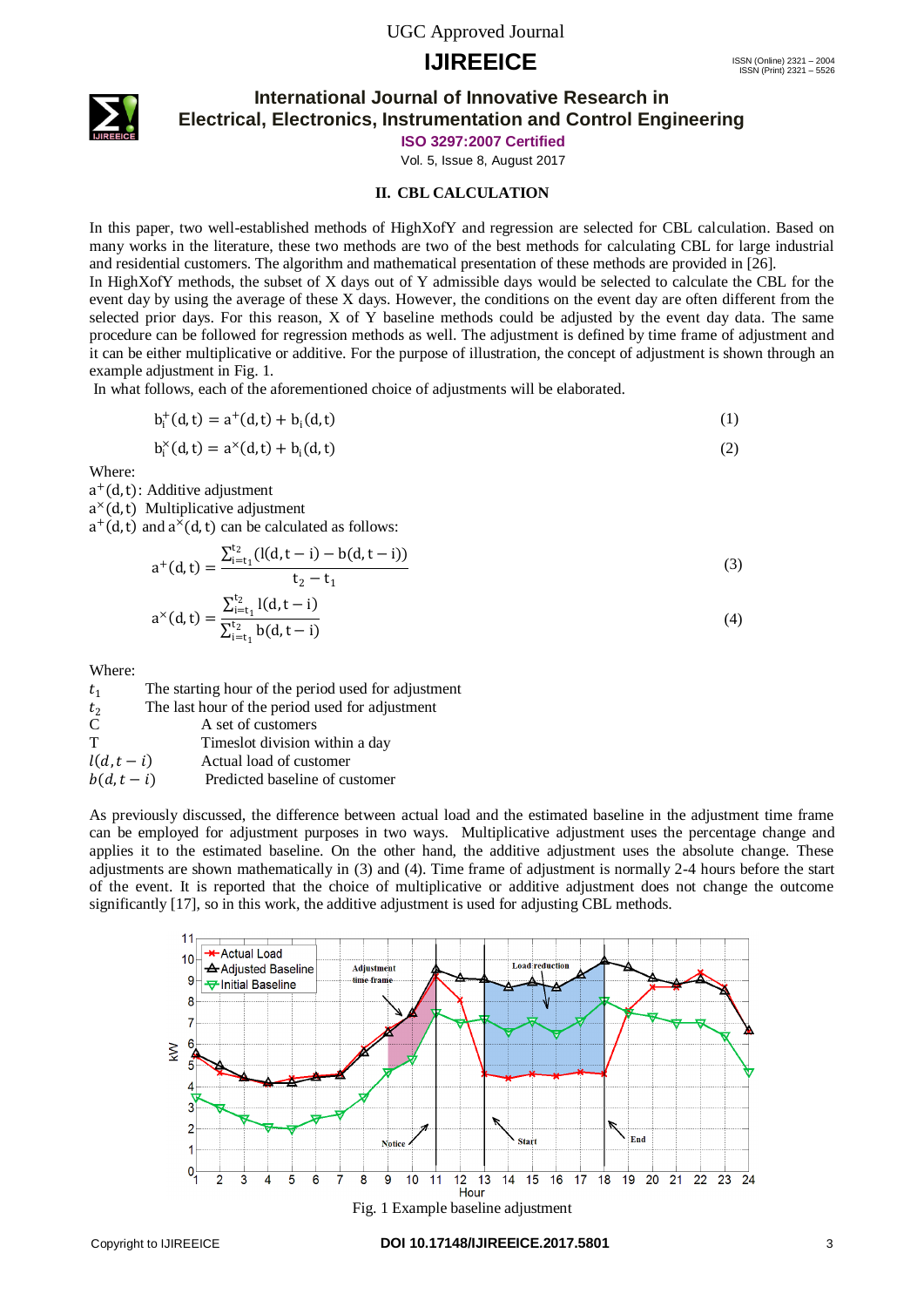# **IJIREEICE** ISSN (Online) 2321 – 2004



### **International Journal of Innovative Research in Electrical, Electronics, Instrumentation and Control Engineering**

**ISO 3297:2007 Certified**

Vol. 5, Issue 8, August 2017

#### **III.ERROR ANALYSIS**

In this section, the dataset employed for the analysis of "classic" metrics of accuracy and bias is introduced and the metrics are defined. Afterwards, these metrics are applied to CBL calculations and the results are presented. A. Dataset

In this paper, the Irish CER smart metering trial dataset [27] has been employed. This dataset contains measurements of around 5000 customers for the course of one and a half year from July 2009 to December 2010. In this paper, the data for 300 customers for the last three months of experiment (92 days) are used. Dec 22nd is selected as an event day due to high electricity consumption.

#### B. Error Metrics

The hourly accuracy and bias of each baseline is analyzed in the following subsection. Let C be the set of all 300 customers, D be the set of all days in the data set, and T be the set of hourly timeslots in a day. Mean absolute error (MAE) is utilized for measuring baseline accuracy as shown in (5).

$$
accuracy = \frac{\sum_{i \in C} \sum_{d \in D} \sum_{t \in T} |b_i(d, t) - l_i(d, t)|}{|C| \cdot |D| \cdot |T|}
$$
\n
$$
(5)
$$

The lower the MAE, the higher the accuracy. Baseline bias is defined as shown in (4).

bias = 
$$
\frac{\sum_{i \in C} \sum_{d \in D} \sum_{t \in T} (b_i(d, t) - l_i(d, t))}{|C| |D| |T|}
$$
 (6)

It is worth mentioning that the difference between accuracy and bias, as expressed in (5) and (6) is the value of the difference between CBL and the actual consumption, which MAE uses the absolute value, while bias uses the real value. According to (6), baseline methods with positive bias overestimate the customers' actual consumption and vice versa.

#### C. Signal processing

Before starting to calculate the CBL, first, the consumption load is analyzed by a standard signal processing procedure. The rationale behind this subsection is to see the recurring patterns inside the signal. For this purpose, the load is decomposed to its underlying components by Discrete Fourier Transform (DFT). Then it is divided into two parts: the part that has frequencies within the day (less than 24 hours), and the part that has frequencies beyond one day (more than 24 hours). The former is called high frequency load, and the latter is called low frequency loads. Figures 2 and 3 show these signals for a random customer. The original is normalized for better comparison. By comparing these two figures, it is understood that the high frequency signal is as big as low frequency signal in magnitude. It means that the random and high frequency components of the signal are as significant as the predictable and low frequency components of the signal. It is a sign that it is very hard to calculate the CBL without using any other features from customers' characteristics. For this subsection, an index is defined as randomness level index as in (7).

$$
r = \frac{\sum_{t=1}^{T} abs(f^{high}(t))}{\sum_{t=1}^{T} abs(f^{low}(t))}
$$
(6)

Where r is the randomness level, T is the number of hours in the signal (i.e. 2208 hours), and f<sup>high</sup> is the high frequency signal, and f<sup>low</sup> is the low frequency signal. The average of randomness level for all 300 customers is 1.03, which basically means close to 50% of the signal is unpredictable and random. However, it is worth mentioning that this randomness level is defined around one day. There are some other ways to select this benchmark. For example, some researchers believe that 8 hours is a better benchmark, because most of the residential customers follow the cycle of 8 hours work, 8 hours rest, and 8 hours sleep. However, in this paper, one day (24 hours) is selected for simplicity.

D. Analysis

In this part, CBL for all the customers is calculated. In order to observe the details and challenges of CBL calculation, the CBL is calculated for one random customer. Fig. 4 illustrates the actual load and the CBL for the customer. As shown in Fig. 4, although NYISO and regression are two effective CBL calculation methodologies for the industrial sector, they show lukewarm results in the residential sector, and in almost all the hours in the event day, the difference between the estimation and the actual load is significant. This observation will be confirmed by the results of the error analysis. Moreover, in figures 5 and 6, it is illustrated how that particular customer is going to be rewarded at event hours under NYISO and regression methods, respectively. When actual data is less than CBL at event hours (red area), the customer is rewarded for kW difference. However, when CBL is less than actual data at event hours (green area), no action is going to be taken by utility and the customer is still charged with the base price. The yellow area represents non-event hours. The average of accuracy MAE and bias of NYISO and regression methods for event hours for all customers are shown in Tables I. According to the results, adjustment does not improve the outcome of employed CBL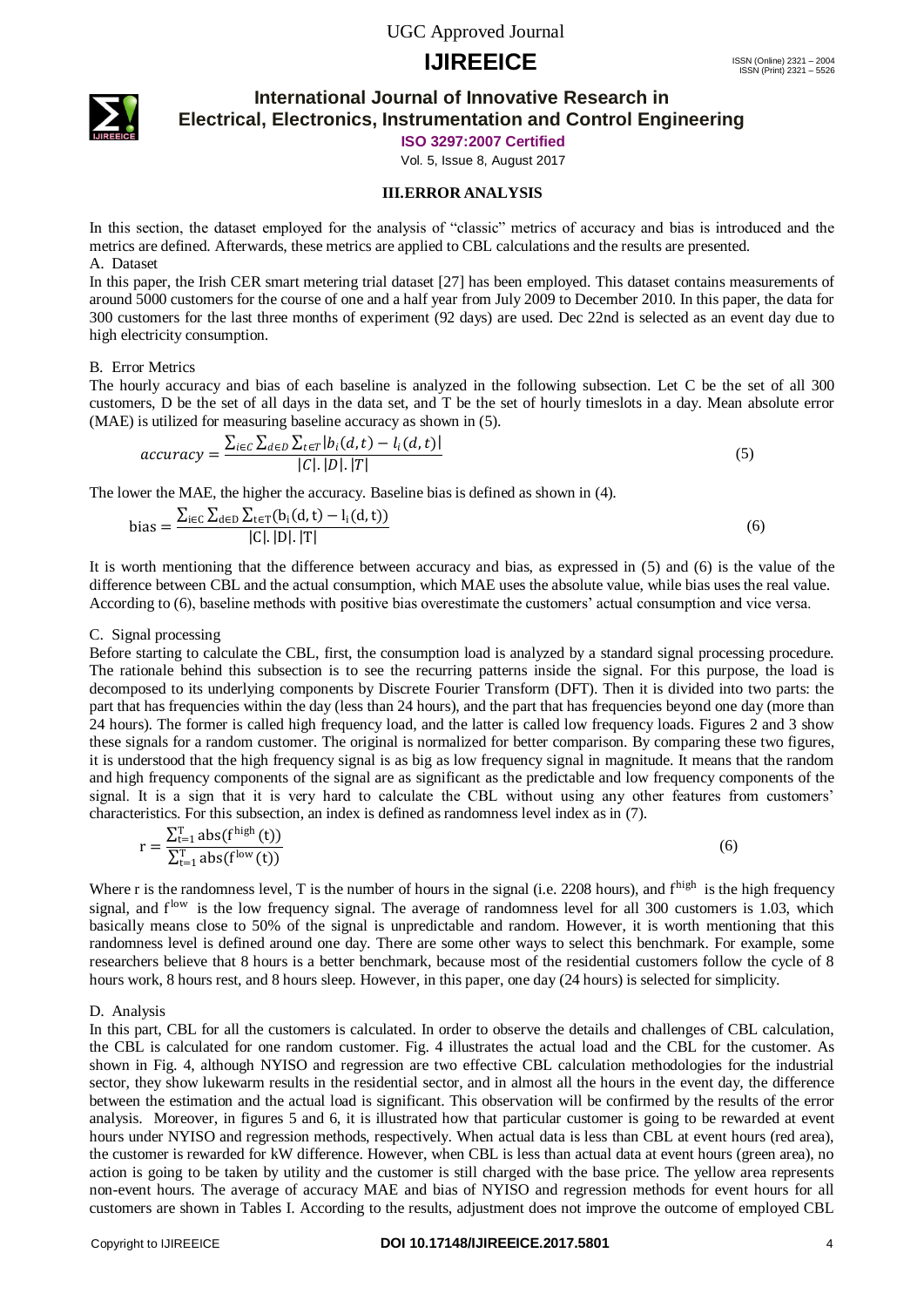# **IJIREEICE** ISSN (Online) 2321 – 2004



### **International Journal of Innovative Research in Electrical, Electronics, Instrumentation and Control Engineering**

**ISO 3297:2007 Certified**

Vol. 5, Issue 8, August 2017

methods for residential customers. In order to see the financial impact of these accuracy and biases, in the next section, a hypothetical case of a PTR program is offered to the dataset in order to investigate how these metrics translate into financial losses for the utility.

### **IV.CASE STUDY**

For economic analysis of PTR program, the accuracy of CBLs employed for payment settlement must be taken into consideration. In this section, a case of PTR program is introduced and its economic performance is analyzed. This PTR program pays \$0.35/kWh as a reward for load reduction and a base price of \$0.097/kWh as fixed tariff. The event starts from 3:00 P.M. and ends at 9:00 P.M.









Fig. 4 Actual data vs. CBL for one random customer in the dataset

 $\epsilon$  $-0.1$  $-0.2$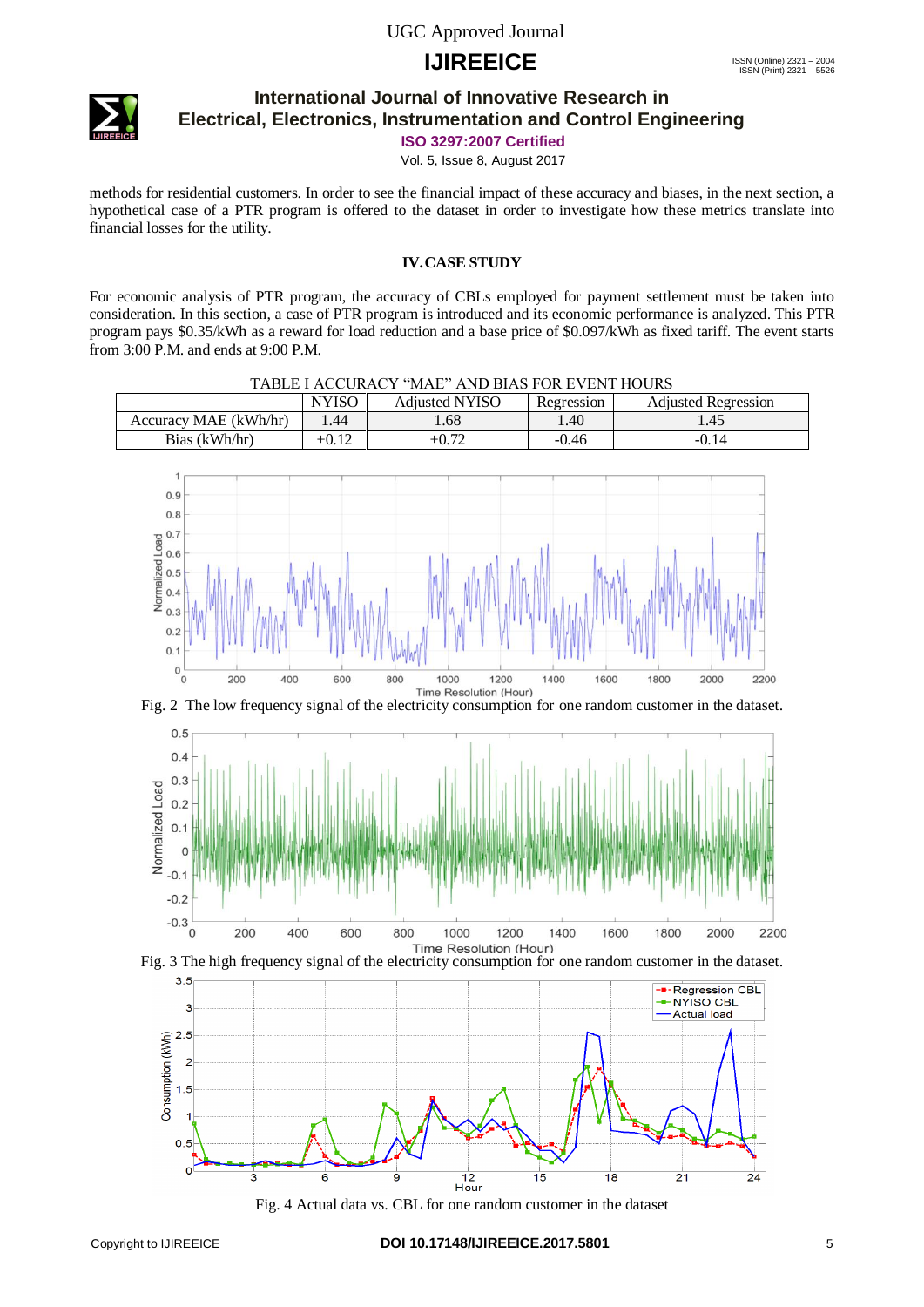## **IJIREEICE** ISSN (Online) 2321 – 2004



Fig. 6 Difference between Regression CBL and actual data, red is rebate hours

#### **V. RESULTS AND DISCUSSION**

In this paper, the data is free from DR event. Therefore, if the CBL is 100% accurate, the load reduction must be zero. On the other hand, if any load reduction is observed, it can be attributed to the inaccuracy of the CBL method. In this dataset and for the case study, the utility revenue from the total of 300 customers on the event day is \$1465.5 for selling 1.51 MWh. Table II lists the load reductions under NYISO, adjusted NYISO, regression and adjusted regression CBL methods. It also shows how much rebate this utility must pay to these customers on the event day. For the illustration purpose, the results of this table are shown in Fig. 7.

As discussed earlier, all the rebate money is incurred because of CBL inaccuracy. According to the results, in this PTR program for residential customers, inaccuracy of CBLs costs this hypothetical utility over half of its revenue on the event day. As is shown in this table, the value of the load reduction as a percentage of consumption on event day is always above 14%. In most of DR programs, the intention is to induce customers to reduce their elastic demand during peak time, and since the elastic demand during peak time consists a small portion of the total load of a household demand [28], an error with this magnitude, disables the CBL to distinguish between the real demand reduction and load reduction. It is worth reminding that this load reduction is just an inaccuracy error, and ideally it must be zero. According to the signal processing analysis of the load signal, the high error in this order of magnitude was expected. However, the acceptable performance of CBL calculation methods for customers from different sectors (e.g. large industrial and commercial customers) can be attributed to the different nature of the personal and professional activities. As discussed earlier, according to the findings of multitudes of successful PTR programs offered to industrial customers, adjustment improves the results of CBL methods significantly, but in this case, the adjustment deteriorates the outcome of these methods.

It is worth discussing that the utilities, due to their obligation to serve, must make sure that they have enough electricity to serve in any situation. DR programs can help the utilities in emergency situations. One of these situations is peak time of some special days when electricity in the wholesale market is either very expensive or unavailable. DR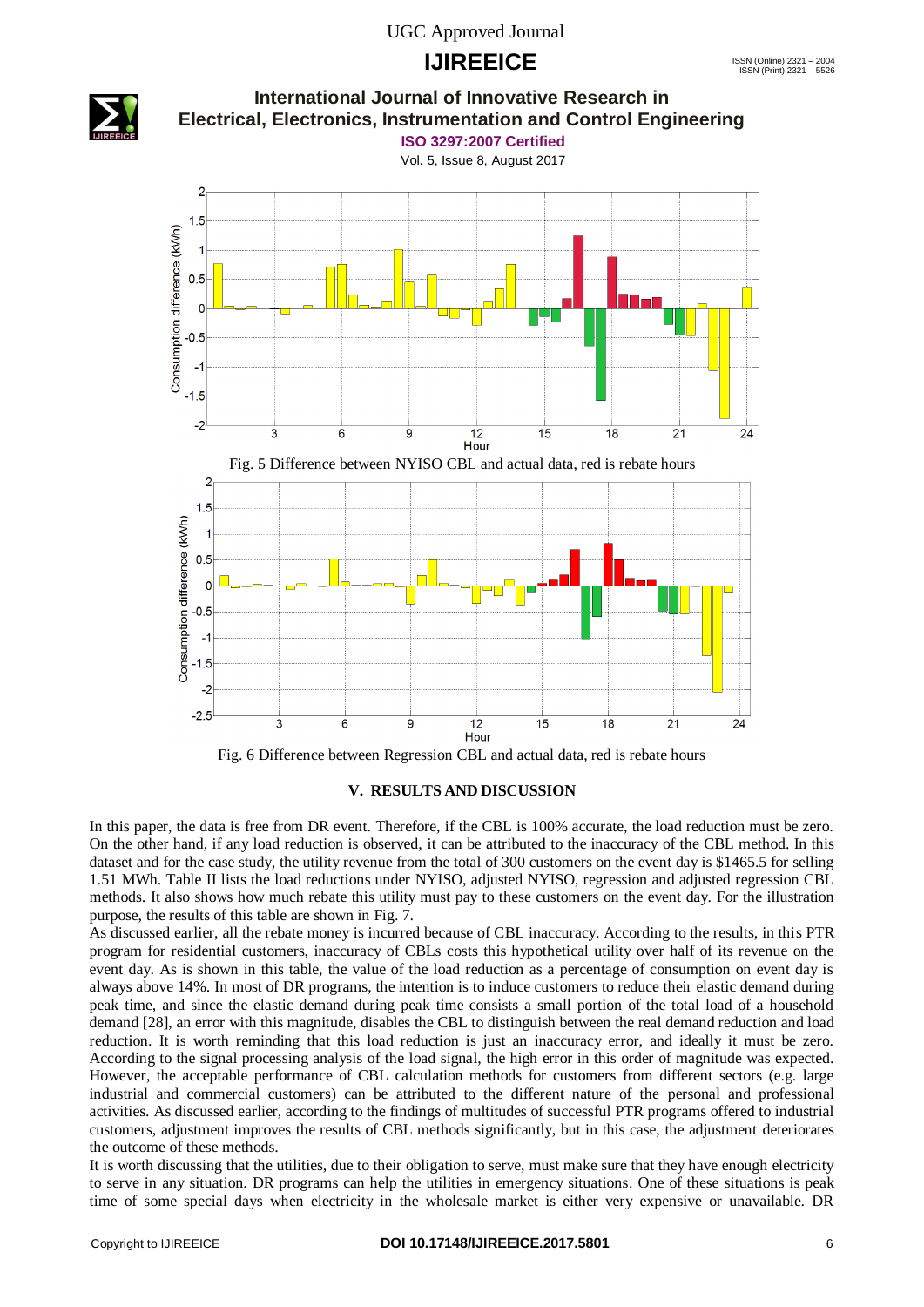# **IJIREEICE** ISSN (Online) 2321 – 2004



### **International Journal of Innovative Research in Electrical, Electronics, Instrumentation and Control Engineering**

**ISO 3297:2007 Certified**

Vol. 5, Issue 8, August 2017

programs can help to relieve part of this pressure. Utilities, in response to such pressures, might accept any available program that induces customers to lower their peak consumption regardless of its damage to their revenue.

However, the utilities reflect their cost-of-service into their retail rates. Therefore, ultimately the customers are the one who feel most of the aforementioned financial losses. Moreover, this loss of revenue redistributes among the customers randomly. In other words, this program rewards and punishes the customers haphazardly. This random redistribution of the loss cast a shadow on the fairness, and ultimately on the performance of the program.

### TABLE II LOAD REDUCTION AND "PTR" PAYMENT SETTLEMENT

|                                                                      | <b>NYISO</b> | <b>Adjusted NYISO</b> | Regression | <b>Adjusted Regression</b> |
|----------------------------------------------------------------------|--------------|-----------------------|------------|----------------------------|
| Load reduction as a percentage of<br>consumption on event day $(\%)$ | 22.7         | 43.9                  | 14.4       | 23.9                       |
| Rebate as a percent of utility revenue $(\%)$                        | 81.9         | 158.7                 | 52.        | 86.5                       |



Fig. 7 Load reduction as a percentage of consumption on event day (%) and rebate as a percent of utility revenue (%) for NYISO, regression, and their adjusted form.

### **VI.CONCLUSION**

In this paper, the impact of accuracy of CBL on PTR programs offered to the residential customers was investigated. Previous studies in this area focused on industrial and commercial customers. For the purpose of analysis, High5of10 (NYISO) and regression methods and their adjusted forms are selected to compute the CBL. The calculated baselines are utilized later to examine the economic performance of PTR program.

The key conclusions of this study are:

- From signal processing analysis of the loads, it is understood that the residential customers have a significant high frequency components that are hard to predict.
- The sum of the absolute value of high frequency components of the residential customers' loads are almost equal to the low frequency components  $(r=1.03)$ .
- For the 300 customers and just on an event day, the utility pays about 81.9% and 52.1% of its revenue as a rebate just because of the inaccuracy of NYISO and regression CBL calculation methods, respectively.
- The additive adjustment did not improve the results in this case study. Conversely, it had a negative impact on the accuracy of each CBL method.
- The PTR program in the absence of an accurate CBL calculation methods can cause a significant loss to the customers and cause unfair redistribution of the utility's revenue.

Based on presented results, it could be concluded that PTR programs may be very inefficient for the residential customers. It is worth emphasizing that the inefficiency stems from the failure of CBL calculation methods to predict residential customers' load profile on event days accurately.

In future work, the authors plan to use a dataset with longer span of time and multiple events in different times of a year to investigate the weakly and seasonal cyclic components of residential customers' electricity consumption. Also, it is intended to study the performance of CBL calculation methods in the presence of a real DR event. Finding the baseline load accurately in the presence of a real DR program is another chief concern in measurement, verification and evaluation of CBL calculation methods.